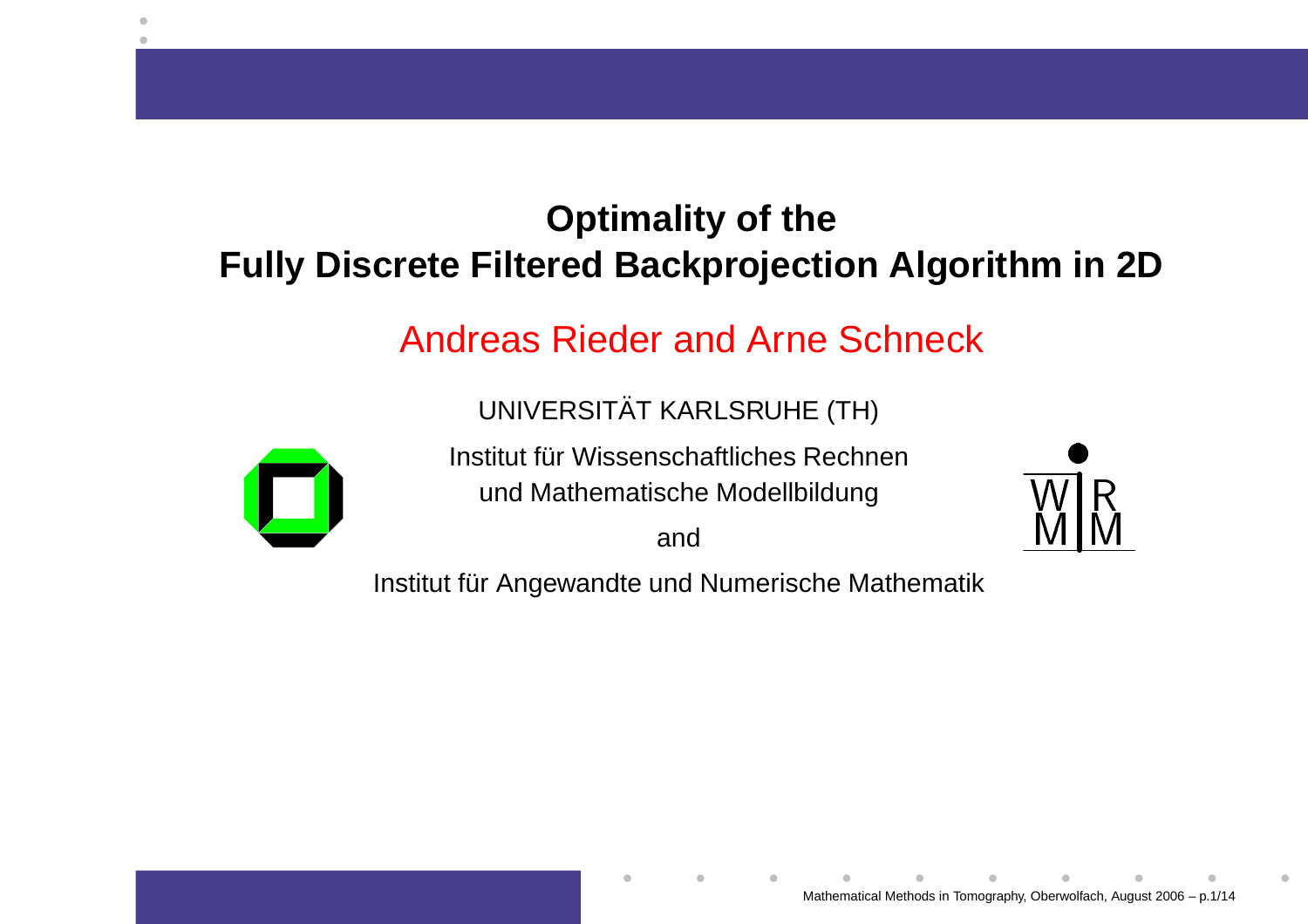# 2**D-Radon-Transform (parallel scanning geometry)**

$$
\mathbf{R}f(s,\vartheta) := \int_{l(s,\vartheta)\cap\Omega} f(x) d\sigma(x) \qquad \qquad \qquad \int_{\vartheta} \qquad \qquad l(s,\vartheta)
$$

tomographic inversion:  $\;\;\mathbf{R} f(s,\vartheta)=g(s,\vartheta)$ 

$$
\mathbf{R} \colon L^2(\Omega) \to L^2(Z), \quad Z = [-1, 1] \times [0, 2\pi]
$$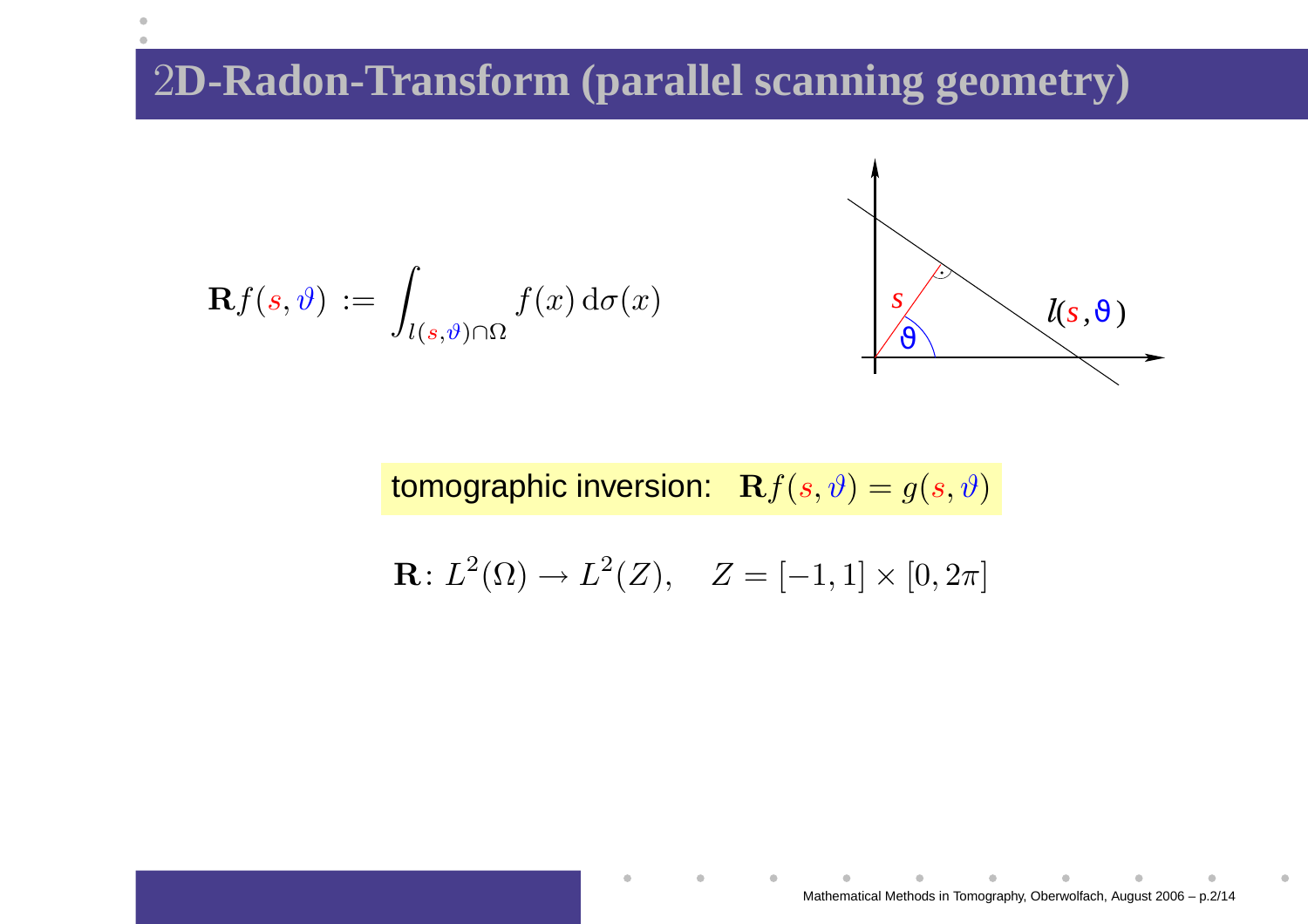$\bullet$ 

$$
f = \frac{1}{4\pi} \mathbf{R}^* (\Lambda \otimes I) \mathbf{R} f
$$

 ${\bf R}^* \colon L^2(Z) \to$  $L^2(\Omega)$  Backprojection operator

$$
\mathbf{R}^* g(x) = \int_0^{2\pi} g(x^t \omega(\vartheta), \vartheta) d\vartheta, \quad \omega(\vartheta) = (\cos \vartheta, \sin \vartheta)^t
$$

 $\Lambda\colon H^{\alpha}(\mathbb{R})\to$  $\rightarrow H^{\alpha-1}(\mathbb{R})$  Riesz potential

 $\widehat{\Lambda u}(\xi) = |\xi| \widehat{u}(\xi).$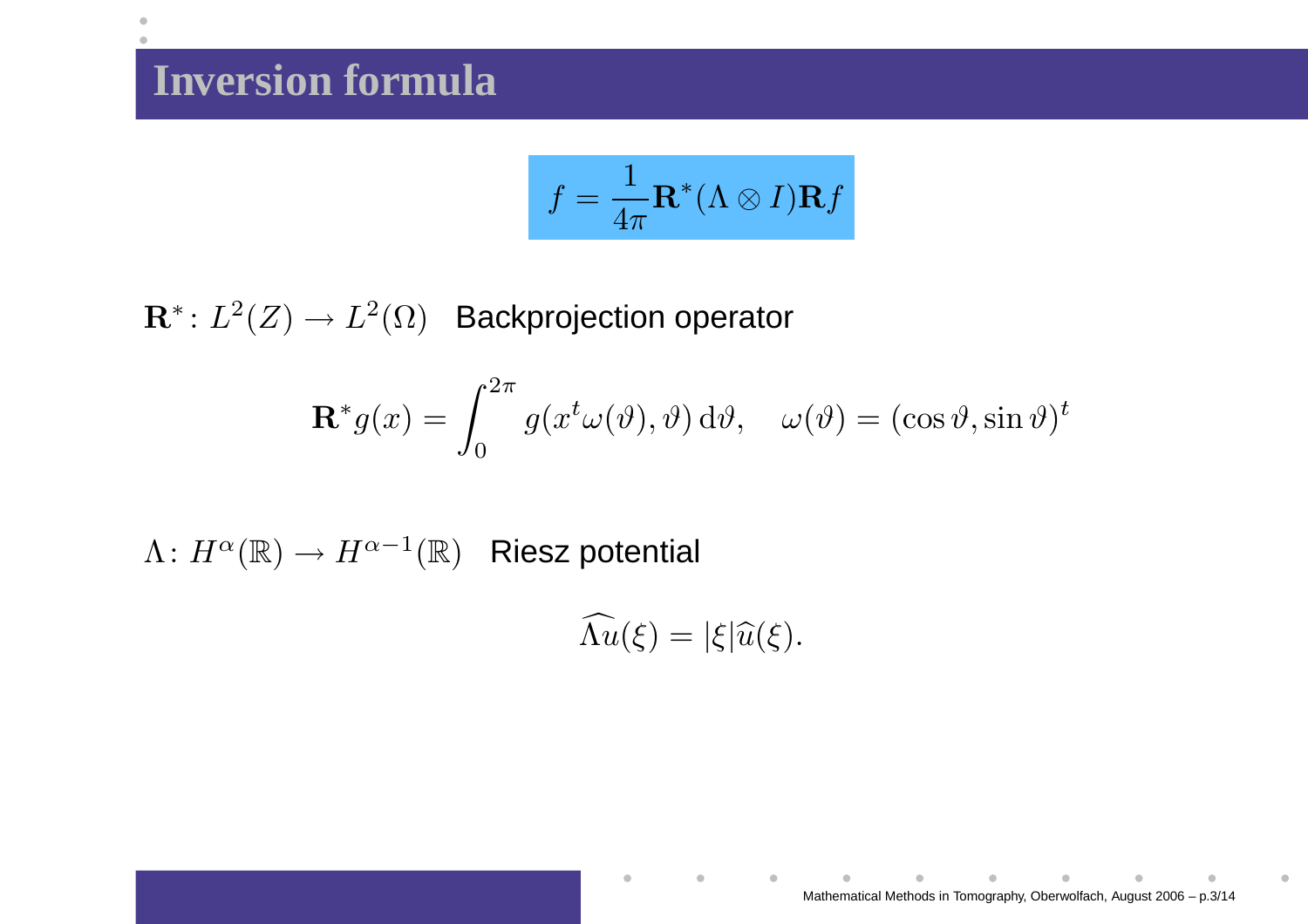## **Filtered backprojection algorithm (FBA)**

discrete Radon data 
$$
D = {\mathbf{R}} f(kh, jh_{\vartheta}) : k = -q, ..., q, j = 0, ..., 2p - 1,
$$
  
\n
$$
h = 1/q, \quad h_{\vartheta} = \pi/p
$$

$$
f_{\mathsf{FBA}}(x) := \frac{1}{4\pi} \mathbf{R}_{h_\vartheta}^* (\mathrm{I}_h \Lambda E_h \otimes I) \mathbf{R} f(x)
$$
 R. & Faridani '03

where

# $E_h$ ,  $\, {\rm I}_h \, \,$  generalized interpolation operators

and

$$
\mathbf{R}_{h_{\vartheta}}^* g(x) := h_{\vartheta} \sum_{j=0}^{2p-1} g(x^t \omega(\vartheta_j), \vartheta_j), \quad \vartheta_j = j h_{\vartheta}
$$

**Remark:** The action of  $\mathrm{I}_h\Lambda E_h$  followed by an interpolation. The convolution kernel (reconstruction filter) $\mathcal{C}_h$  can be implemented as a convolution (filtering) depends on  $\mathrm{I}_h$  and  $E_h$ .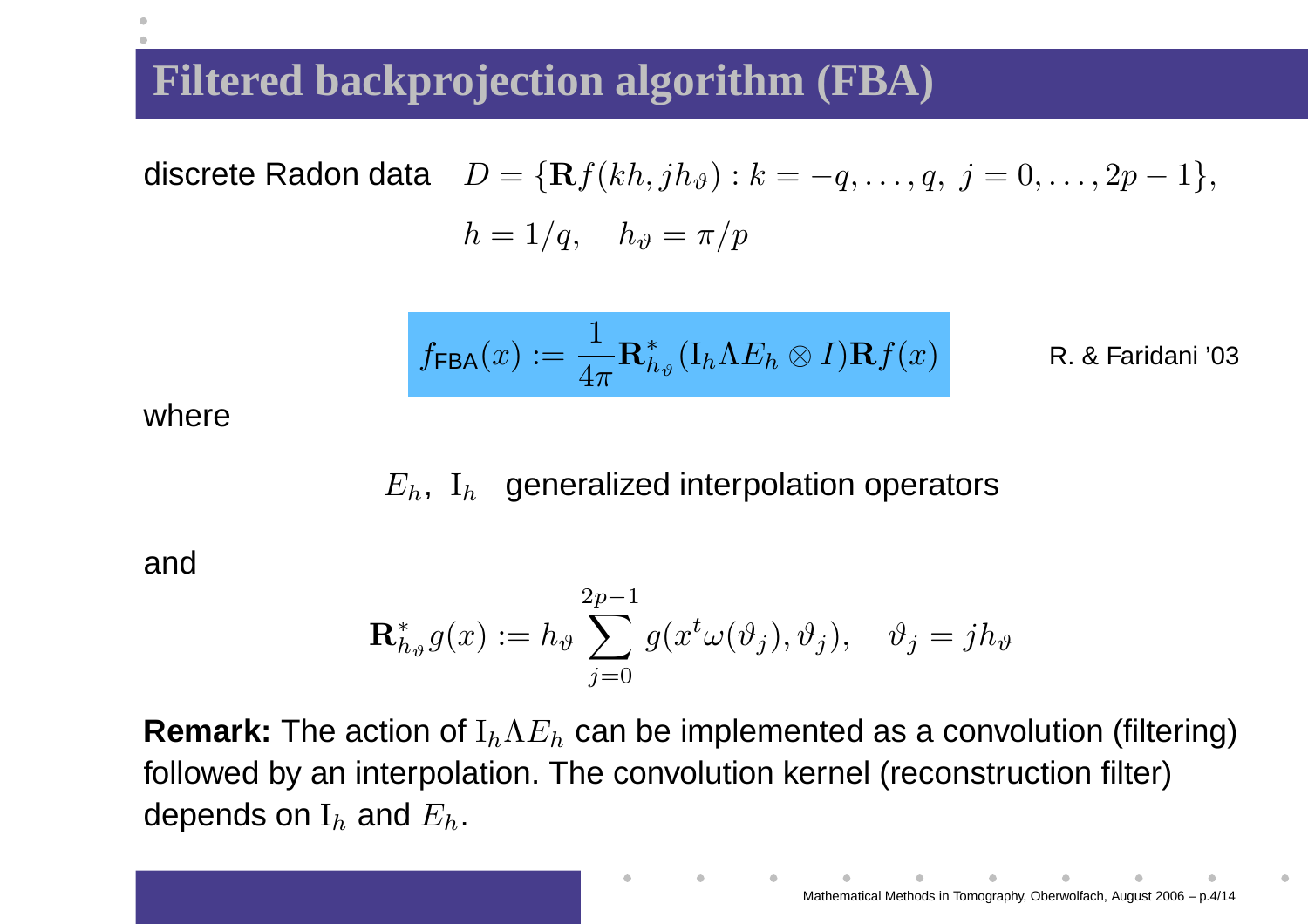### **Convergence of the semi discrete FBA**

Theorem [R.& Faridani '03] Under reasonable assumptions on  $E_h$  and  ${\rm I}_h$ there are  $0\leq \alpha_{\min}(E_h,{\rm I}_h)<\alpha_{\max}(E_h,{\rm I}_h)$  such that

$$
\Big\| \frac{1}{4\pi} \mathbf{R}^* ( \mathrm{I}_h \Lambda E_h \otimes I) \mathbf{R} f - f \Big\|_{L^2(\Omega)} \, \lesssim \, h^{\alpha} \|f\|_{\alpha}
$$

for  $f\in H_0^\alpha$  $\frac{\alpha}{0}(\Omega)$  where  $\alpha_{\min} \leq \alpha \leq \alpha_{\max}$ .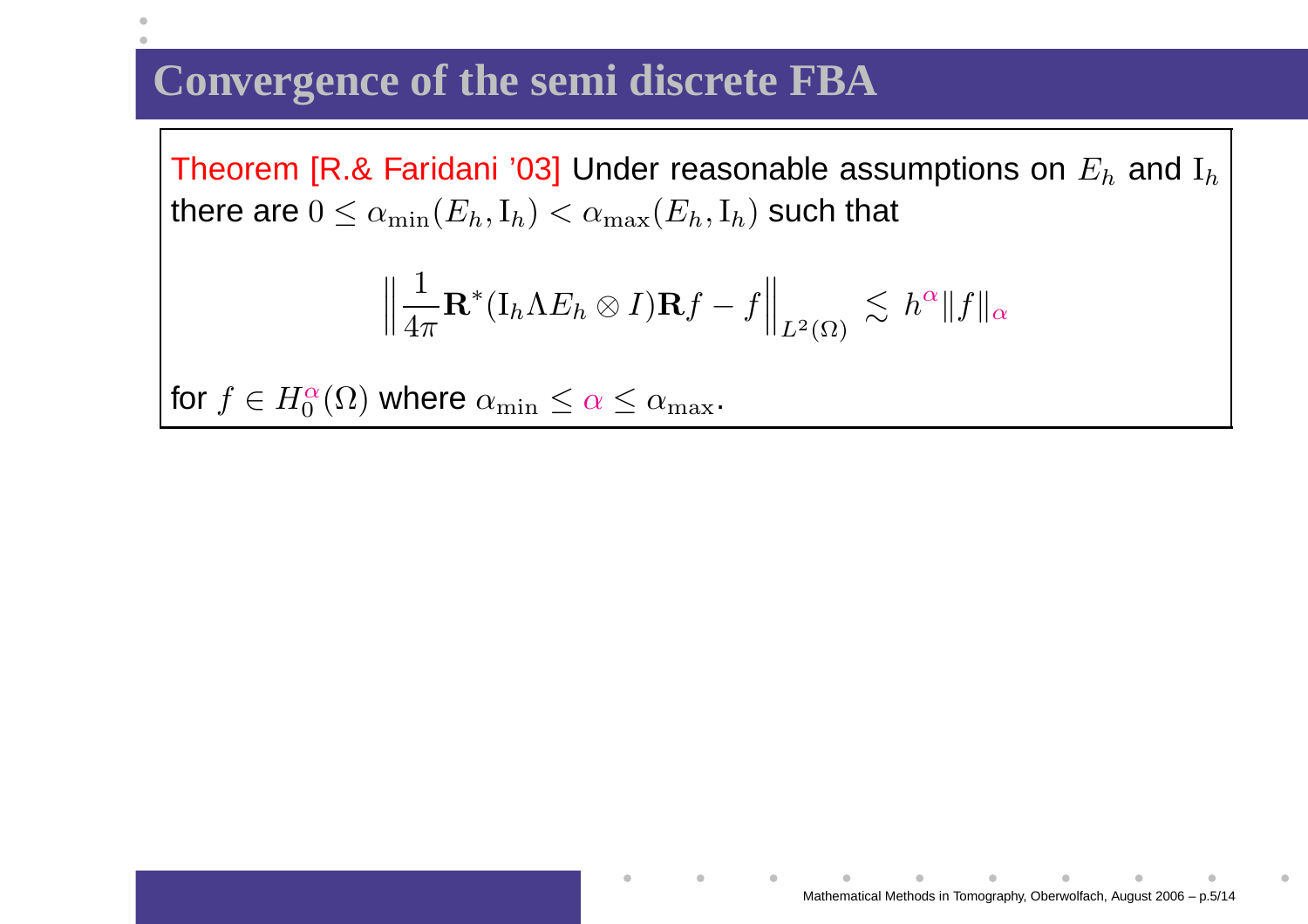# **Convergence of the semi discrete FBA**

Theorem [R.& Faridani '03] Under reasonable assumptions on  $E_h$  and  ${\rm I}_h$ there are  $0\leq \alpha_{\min}(E_h,{\rm I}_h)<\alpha_{\max}(E_h,{\rm I}_h)$  such that

$$
\Big\|\frac{1}{4\pi}\mathbf{R}^*(\mathrm{I}_h\Lambda E_h\otimes I)\mathbf{R}f-f\Big\|_{L^2(\Omega)}\ \lesssim\ h^\alpha\|f\|_\alpha
$$

for  $f\in H_0^\alpha$  $\frac{\alpha}{0}(\Omega)$  where  $\alpha_{\min} \leq \alpha \leq \alpha_{\max}$ .

#### **Consequence**

$$
\left\|\frac{1}{4\pi}\mathbf{R}^*(\mathrm{I}_h\Lambda E_h\otimes I)\mathbf{R}f-f\right\|_{L^2(\Omega)}\lesssim h^{\min\{\alpha_{\max},\alpha\}}\,\|f\|_{\alpha},\quad\alpha>0
$$

 $\alpha$ max = $\sqrt{ }$  $\left\{\right\}$  $\overline{\mathcal{L}}$ 3 $3/2\,\colon$  Shepp-Logan with piecewise constant interpol.  $2\;\;:$  Shepp-Logan with piecewise linear interpol.  $5/2\,:\,$  mod. Shepp-Logan with piecewise linear interpol.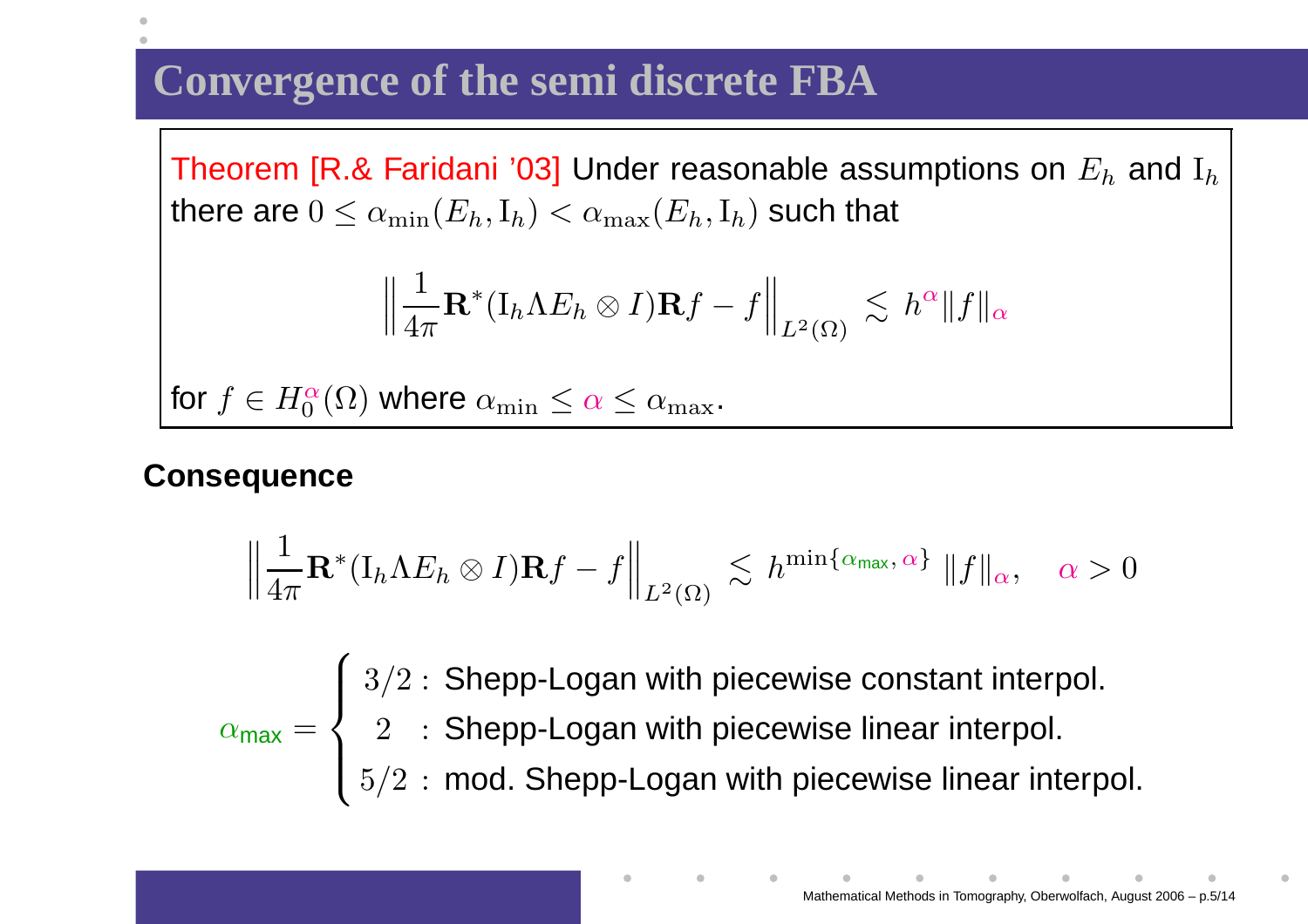## **Error estimate for the fully discrete FBA, part I**

 $\bullet$ 

$$
||f - f_{\mathsf{FBA}}||_{L^{2}(\Omega)} \le ||f - \frac{1}{4\pi} \mathbf{R}^{*} (\mathbf{I}_{h} \Lambda E_{h} \otimes I) \mathbf{R} f||_{L^{2}(\Omega)} + ||(\mathbf{R}^{*} - \mathbf{R}^{*}_{h_{\vartheta}})(\mathbf{I}_{h} \Lambda E_{h} \otimes I) \mathbf{R} f||_{L^{2}(\Omega)}
$$

$$
\begin{aligned} \left\| (\mathbf{R}^* - \mathbf{R}^*_{h_{\vartheta}}) (\mathbf{I}_h \Lambda E_h \otimes I) \mathbf{R} f \right\|_{L^2(\Omega)} \\ &\leq \left\| (\mathbf{R}^* - \mathbf{R}^*_{h_{\vartheta}}) \big( (\mathbf{I}_h \Lambda E_h - \Lambda) \otimes I \big) \mathbf{R} f \right\|_{L^2(\Omega)} \\ &+ \left\| (\mathbf{R}^* - \mathbf{R}^*_{h_{\vartheta}}) (\Lambda \otimes I) \mathbf{R} f \right\|_{L^2(\Omega)}. \end{aligned}
$$

 $\blacksquare$ 

 $\bullet$ 

 $\bullet$ 

 $\begin{array}{c} \begin{array}{c} \begin{array}{c} \begin{array}{c} \end{array} \end{array} \end{array} \end{array} \end{array}$ 

 $\qquad \qquad \blacksquare$ 

 $\bullet$ 

 $\blacksquare$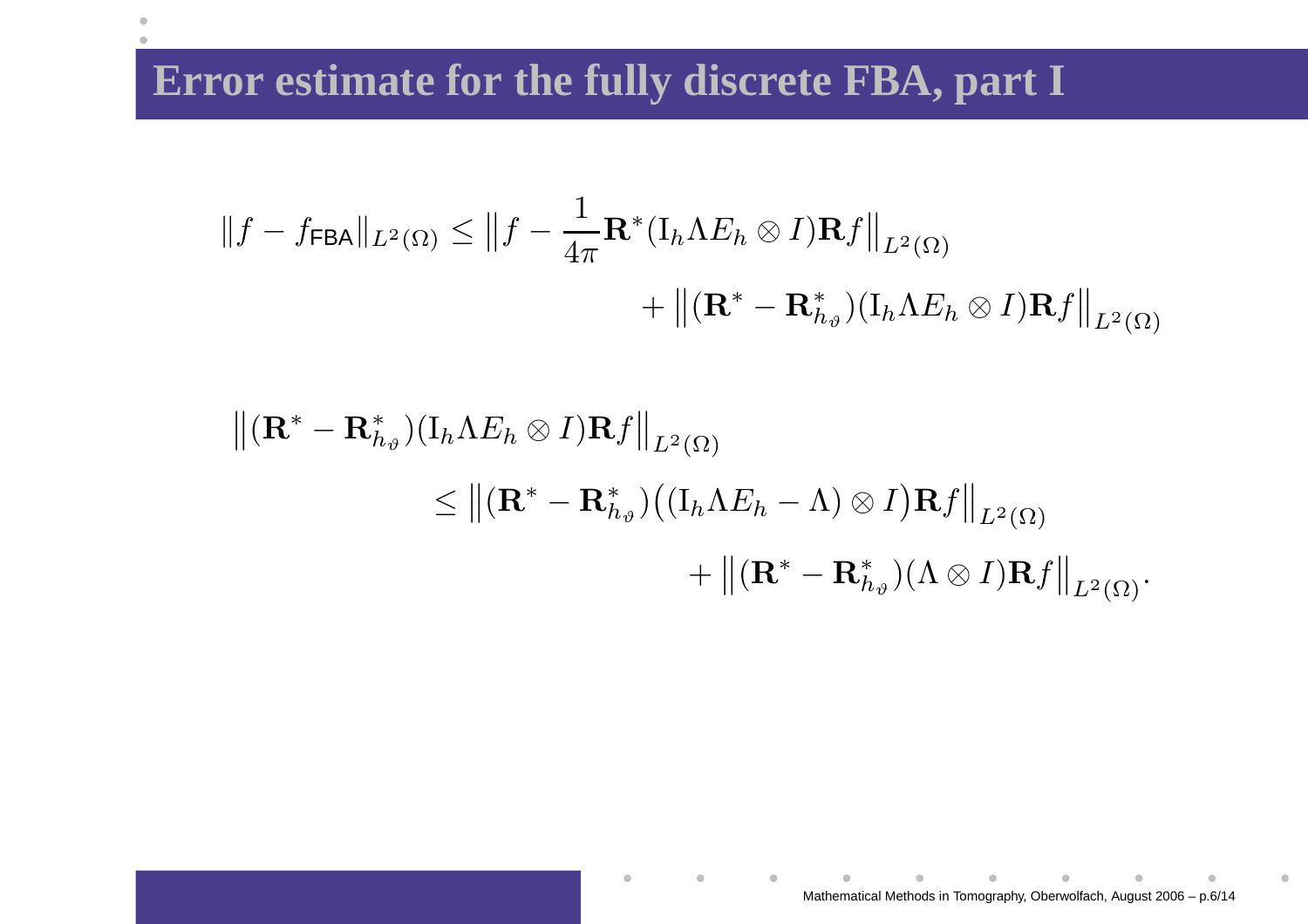# **Error estimate for the fully discrete FBA, part II**

**Lemma** If 
$$
f \in H_0^{\alpha}(\Omega)
$$
,  $\alpha \ge 1$ , then  $||(\mathbf{R}^* - \mathbf{R}^*_{h_{\vartheta}})(\Lambda \otimes I)\mathbf{R}f||_{L^2(\Omega)} \lesssim h_{\vartheta}^{\alpha} ||f||_{\alpha}$ .

**Proof:** Let  $f \in C_0^{\infty}$  $\int_{0}^{\infty}(\Omega)$ . We use a duality argument due to Natterer 1979:

$$
\begin{split}\n\left\| (\mathbf{R}^* - \mathbf{R}^*_{h_{\vartheta}}) (\Lambda \otimes I) \mathbf{R} f \right\|_{L^2(\Omega)} &= \sup_{g \in \mathcal{C}_{0}^{\infty}(\Omega)} \frac{\left| \langle (\mathbf{R}^* - \mathbf{R}^*_{h_{\vartheta}}) (\Lambda \otimes I) \mathbf{R} f, g \rangle_{L^2} \right|}{\|g\|_{L^2}} \\
&= \sup_{g \in \mathcal{C}_{0}^{\infty}(\Omega)} \frac{\left| \int_{0}^{2\pi} u(\vartheta) \, \mathrm{d}\vartheta - h_{\vartheta} \sum_{j=0}^{2p-1} u(\vartheta_{j}) \right|}{\|g\|_{L^2}} \\
&\lesssim h_{\vartheta}^{2k+1} \sup_{g \in \mathcal{C}_{0}^{\infty}(\Omega)} \frac{\int_{0}^{2\pi} |u^{(2k+1)}(\vartheta)| \mathrm{d}\vartheta}{\|g\|_{L^2}} \\
\text{with } u(\vartheta) = &\int_{\Omega} g(x) (\Lambda \otimes I) \mathbf{R} f(x^t \omega(\vartheta), \vartheta) \mathrm{d}x. \text{ As } \int_{0}^{2\pi} |u^{(2k+1)}(\vartheta)| \mathrm{d}\vartheta \lesssim \|f\|_{2k+1} \|g\|_{L^2}, \\
k \in \mathbb{N}_0, \text{ we are done.}\n\end{split}
$$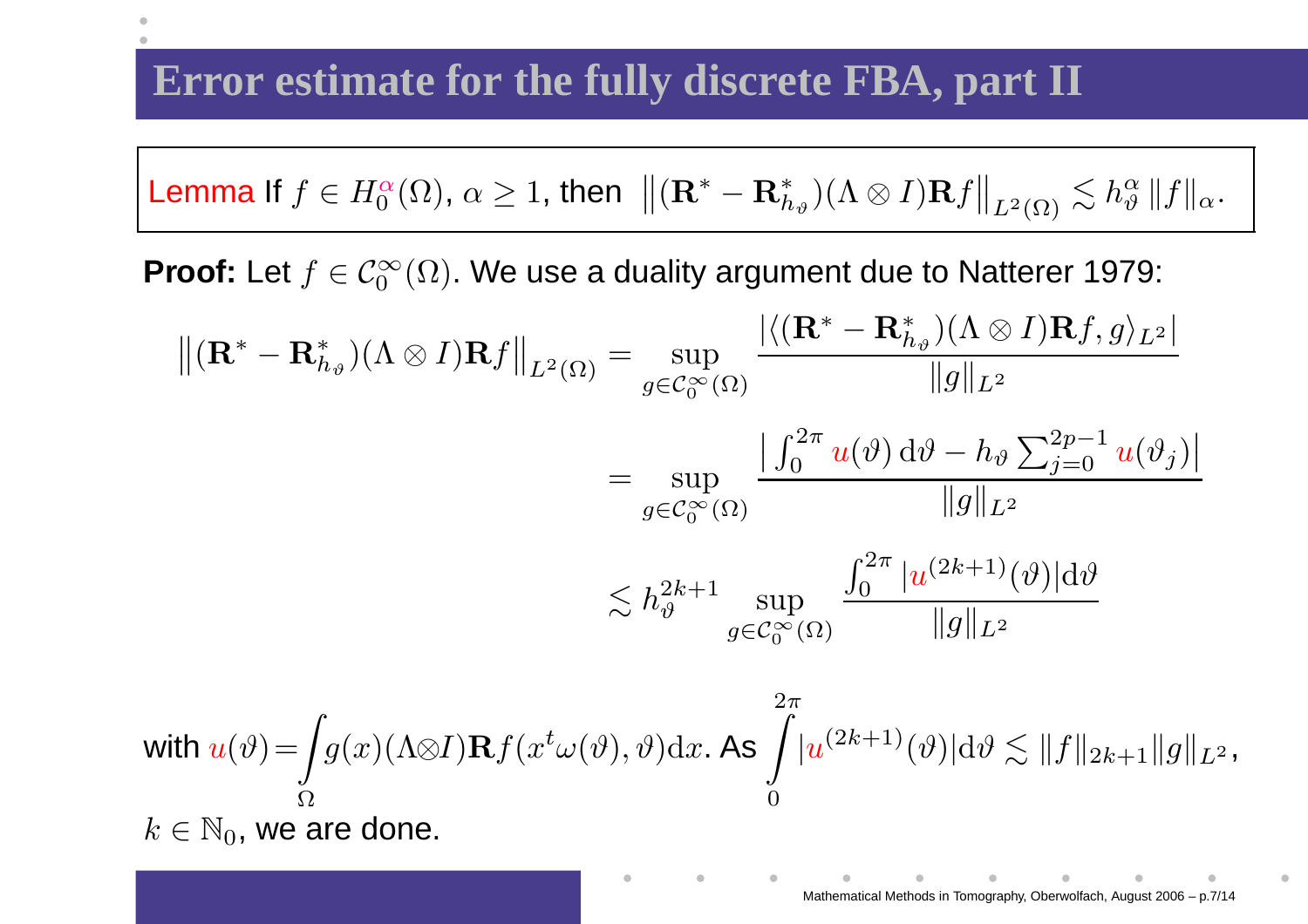# **Error estimate for the fully discrete FBA, part III**

**Lemma** Let 
$$
f \in H_0^{\alpha}(\Omega)
$$
. There are  $1 \leq \alpha_{\min}(E_h, I_h) < \alpha_{\max}(E_h, I_h)$  such that 
$$
\left\| (\mathbf{R}^* - \mathbf{R}^*_{h_\vartheta}) \big( (I_h \Lambda E_h - \Lambda) \otimes I \big) \mathbf{R} f \right\|_{L^2} \lesssim (h^\alpha + h_\vartheta^\alpha) \|f\|_\alpha, \ \alpha_{\min} \leq \alpha \leq \alpha_{\max}.
$$

**Proof:** Let  $f \in C_0^{\infty}$  $\delta_{0}^{\infty}(\Omega)$  and  $\Psi=\big((\mathrm{I}_h\Lambda E_h-\mathbb{I}_h\mathbb{I}_h\big)$  $(-\Lambda) \otimes I$ **) R***f*. Again by duality

$$
\begin{aligned}\n\|(\mathbf{R}^* - \mathbf{R}^*_{h_{\vartheta}}) \Psi\|_{L^2(\Omega)} &= \sup_{g \in \mathcal{C}_0^{\infty}(\Omega)} \frac{\left| \int_0^{2\pi} u(\vartheta) \, d\vartheta - h_{\vartheta} \sum_{j=0}^{2p-1} u(\vartheta_j) \right|}{\|g\|_{L^2}} \\
&\lesssim h_{\vartheta} \sup_{g \in \mathcal{C}_0^{\infty}(\Omega)} \frac{\int_0^{2\pi} |u'(\vartheta)| d\vartheta}{\|g\|_{L^2}} \\
\text{where } u(\vartheta) := \int_{\Omega} g(x) \Psi(x^t \omega(\vartheta), \vartheta) dx. \text{ Since} \\
\int_0^{2\pi} |u'(\vartheta)| d\vartheta &\lesssim \|g\|_{L^2} \|\Psi\|_{H^{(-1/2, 1)}} \lesssim h^{\alpha - 1} \|g\|_{L^2} \|f\|_{\alpha}\n\end{aligned}
$$

we are done.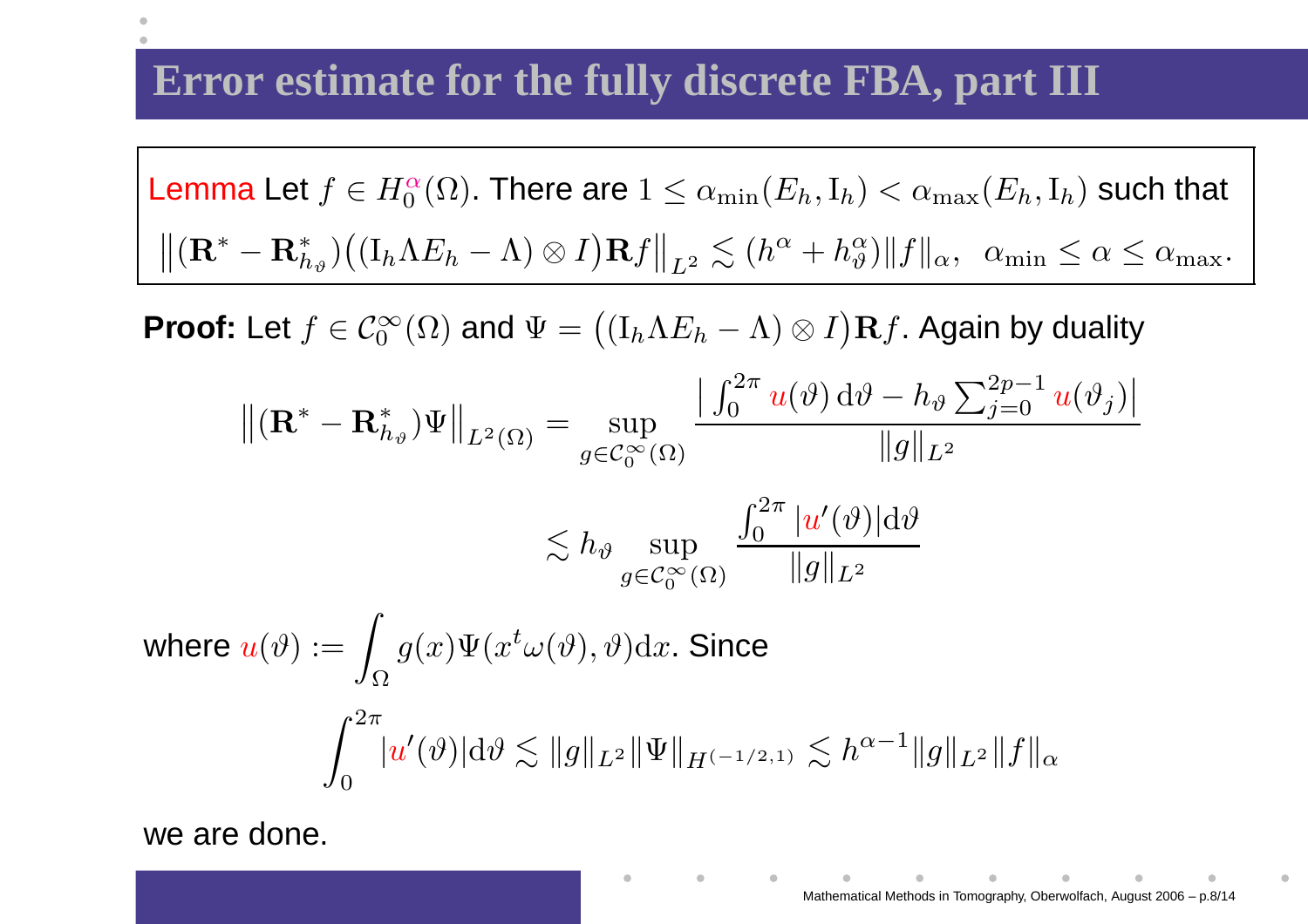## **Convergence of the fully discrete FBA**

Theorem Under reasonable assumptions on  $E_h$  and  ${\rm I}_h$  there are constants<br>1  $1\leq\alpha_{\min}(E_h,{\rm I}_h)<\alpha_{\max}(E_h,{\rm I}_h)$  such that

$$
\Big\|\frac{1}{4\pi} {\bf R}^*_{h_{\vartheta}}({\rm I}_h\Lambda E_h\otimes I){\bf R} f-f\Big\|_{L^2(\Omega)}\ \lesssim\ (h^{\alpha}+h^{\alpha}_{\vartheta})\|f\|_{\alpha}
$$

for  $f\in H_0^\alpha$  $\frac{\alpha}{0}(\Omega)$  where  $\alpha_{\min} \leq \alpha \leq \alpha_{\max}$ .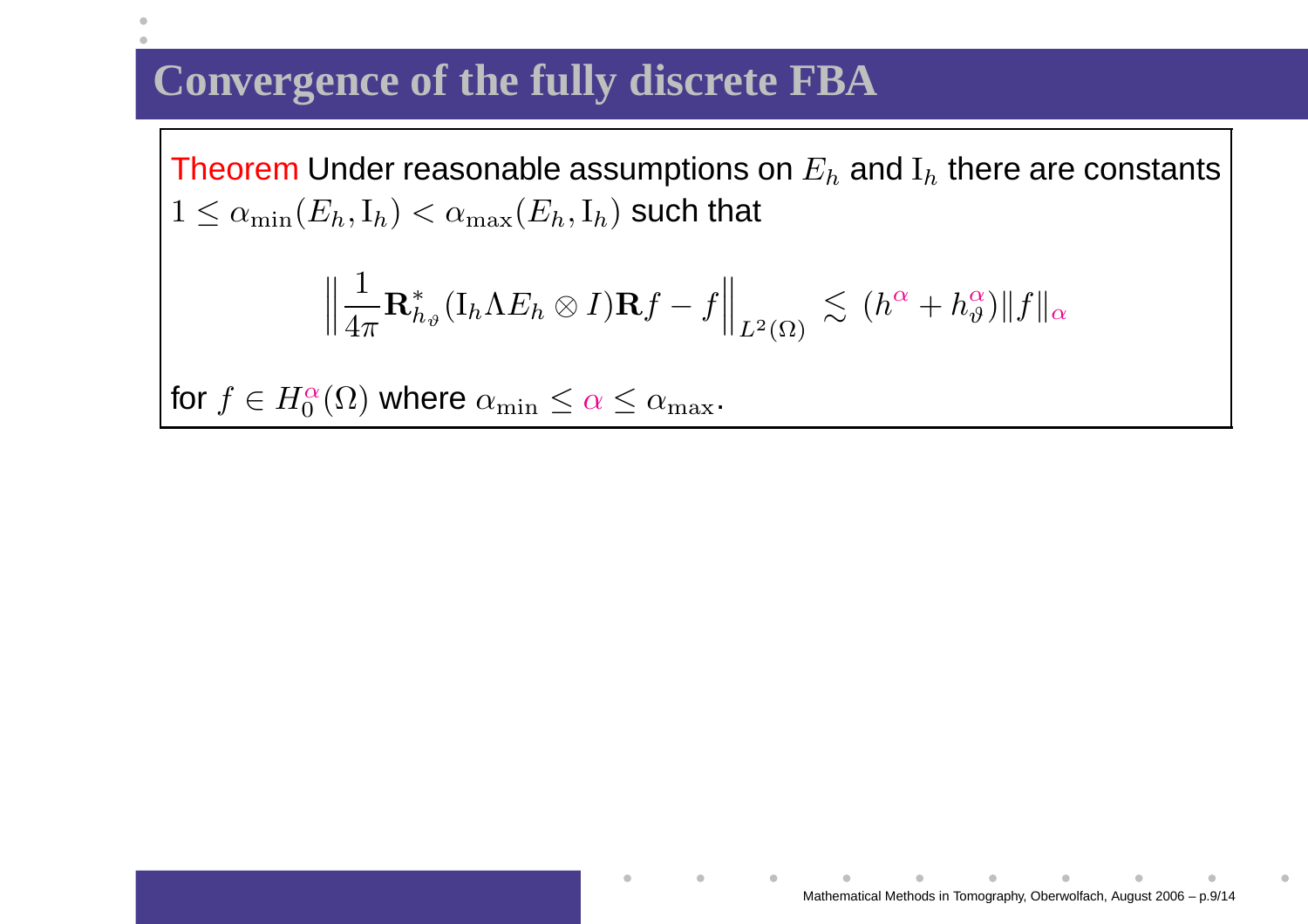# **Convergence of the fully discrete FBA**

Theorem Under reasonable assumptions on  $E_h$  and  ${\rm I}_h$  there are constants<br>1  $1\leq\alpha_{\min}(E_h,{\rm I}_h)<\alpha_{\max}(E_h,{\rm I}_h)$  such that

$$
\Big\|\frac{1}{4\pi} {\bf R}^*_{h_{\vartheta}}({\rm I}_h\Lambda E_h\otimes I){\bf R} f-f\Big\|_{L^2(\Omega)}\ \lesssim\ (h^{\alpha}+h^{\alpha}_{\vartheta})\|f\|_{\alpha}
$$

for  $f\in H_0^\alpha$  $\frac{\alpha}{0}(\Omega)$  where  $\alpha_{\min} \leq \alpha \leq \alpha_{\max}$ .

#### **Consequence**

$$
\left\|\frac{1}{4\pi}\mathbf{R}_{h_{\vartheta}}^*(\mathrm{I}_h\Lambda E_h\otimes I)\mathbf{R}f - f\right\|_{L^2} \lesssim \left(h^{\min\{\alpha_{\max},\alpha\}} + h_{\vartheta}^{\min\{\alpha_{\max},\alpha\}}\right) \|f\|_{\alpha}, \quad \alpha \ge 1
$$

 $\alpha$ max = $\sqrt{ }$  $\left\{\right\}$  $\overline{\mathcal{L}}$ 3 $3/2\,\colon$  Shepp-Logan with piecewise constant interpol.  $2\;\;:$  Shepp-Logan with piecewise linear interpol.  $5/2\,:\,$  mod. Shepp-Logan with piecewise linear interpol.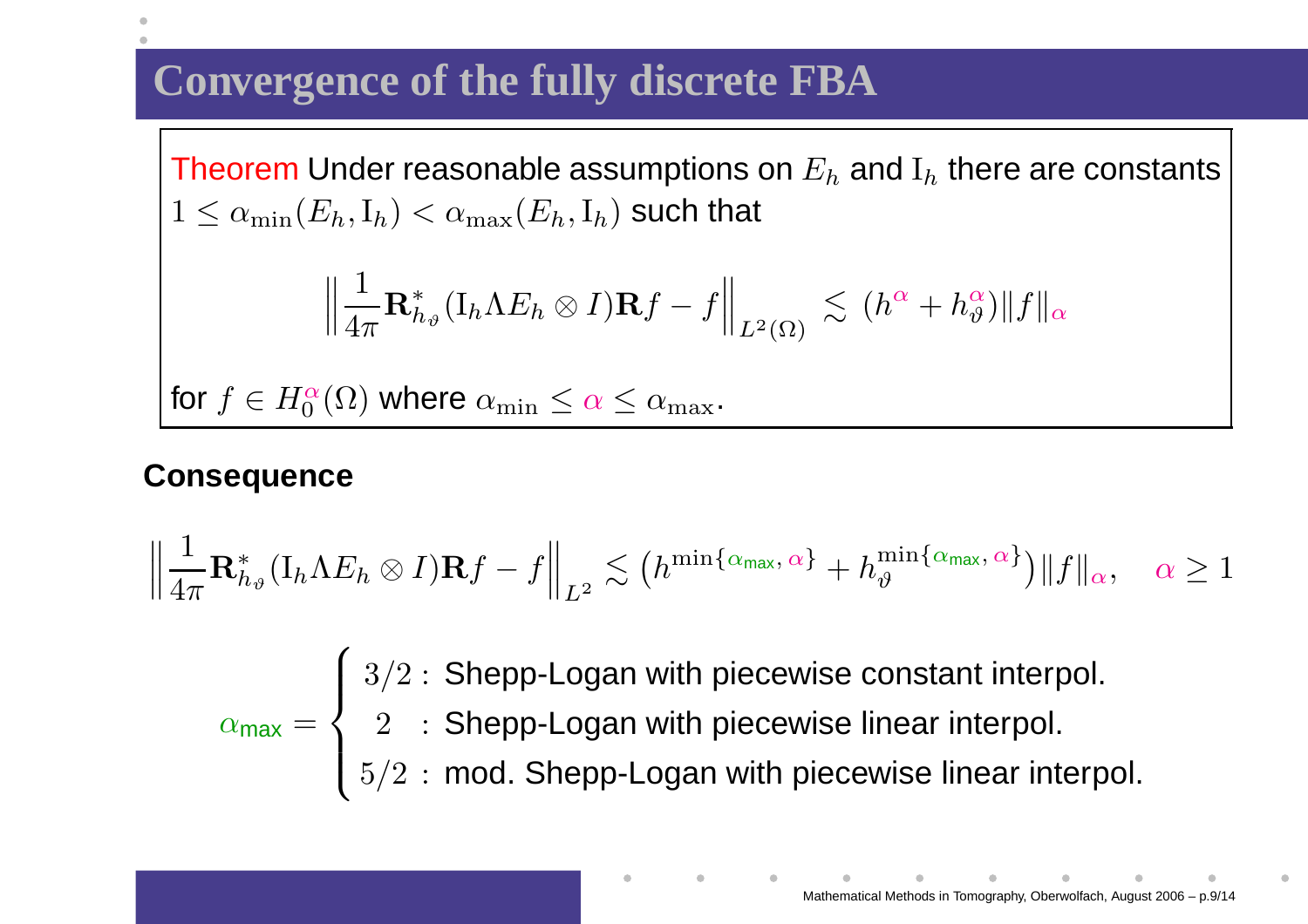#### **Remarks and Comments**

- From an asymptotic point of view it is most efficient to choose  $h=h_\vartheta$ yielding the well-known optimal sampling rate  $p=\pi q.$  Further, under the optimal sampling rate the convergence rate  $h^\alpha$  as  $h\to0$  is optimal for density distributions in  $H^\alpha_0(\Omega)$  (Natterer 198(  $\Gamma_0^\alpha(\Omega)$  (Natterer 1980).
- One can construct efficient filtered backprojection schemes with anarbitrarily large  $\alpha_{\max}$ . Of course, one would fully benefit from these filtered backprojection schemes if the searched-for density distributionsare sufficiently smooth which is not the case in medical imaging.
- Unfortunately, our analysis does not cover the medical imaging situation $\bullet$  $\delta_{0}^{\alpha}(\Omega)$  with  $\alpha < 1/2$  but close to  $1/2.$ where  $f\in H_0^\alpha$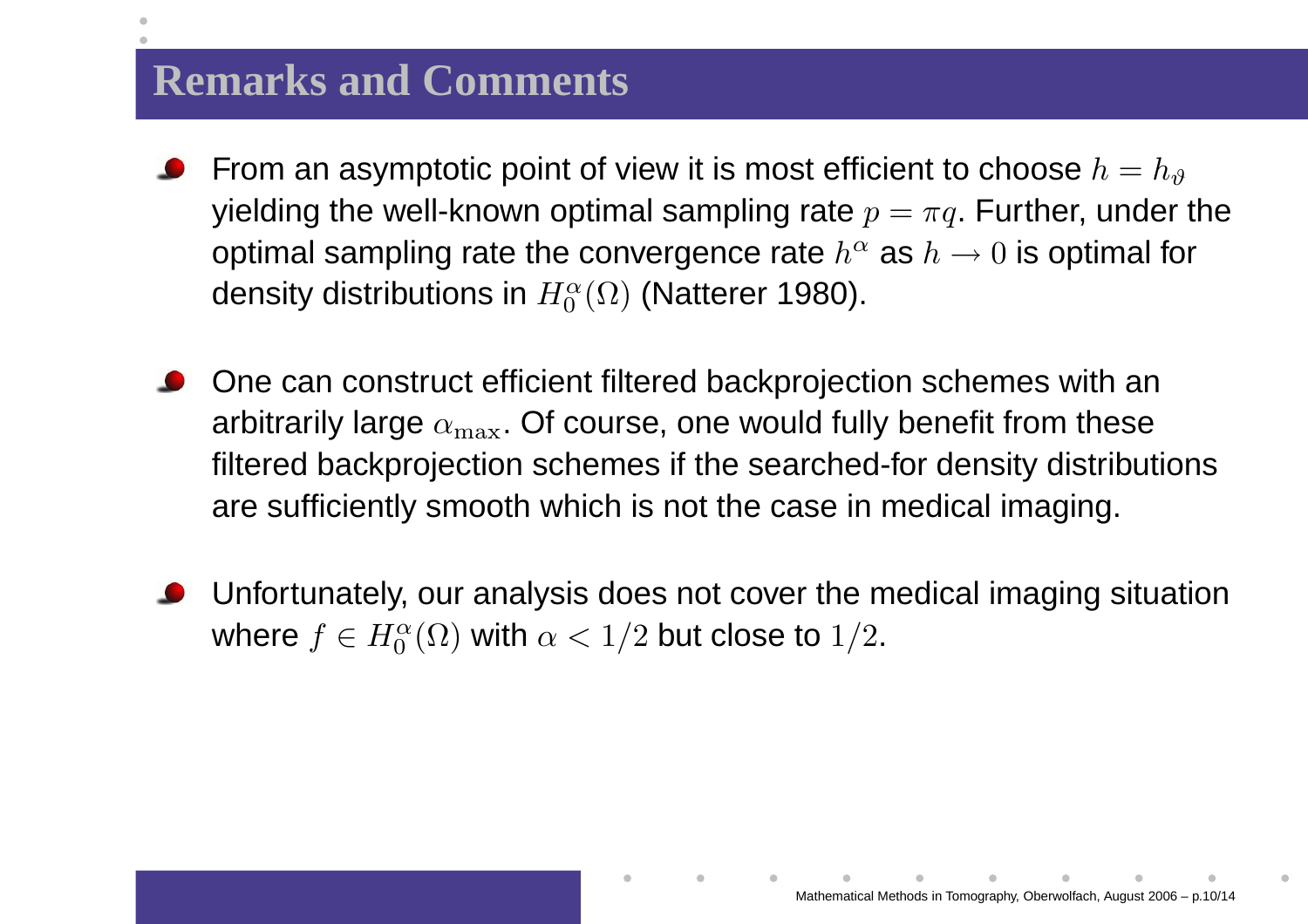#### **A modified FBA**

 $\bullet$ 

$$
f_{\mathsf{FBA}}(x) = \frac{1}{4\pi} \mathbf{R}_{h_{\vartheta}}^* (\mathbf{I}_h \Lambda E_h \otimes I) \mathbf{R} f(x)
$$

$$
= \frac{1}{4\pi} \mathbf{R}_{h_{\vartheta}}^* (\mathbf{I}_h \otimes I)(\Lambda \otimes I) (E_h \otimes I) \mathbf{R} f(x)
$$

$$
f_{\mathsf{MFBA}}(x) := \frac{1}{4\pi} \mathbf{R}^* (\mathbf{I}_h \otimes I)(\Lambda \otimes I)(E_h \otimes T_{h_{\vartheta}}) \mathbf{R} f(x)
$$

$$
= \frac{1}{4\pi} \mathbf{R}^* (\mathbf{I}_h \Lambda E_h \otimes T_{h_{\vartheta}}) \mathbf{R} f(x)
$$

# $T_{h_\vartheta}$  piecewise linear interpolation

 ${\sf Remark}\colon$  The evaluation of  $f_{\mathsf{MFBA}}(x)$  can be organized as standard FBA with an additional multiplication of the filtered data by <sup>a</sup> sparse matrix.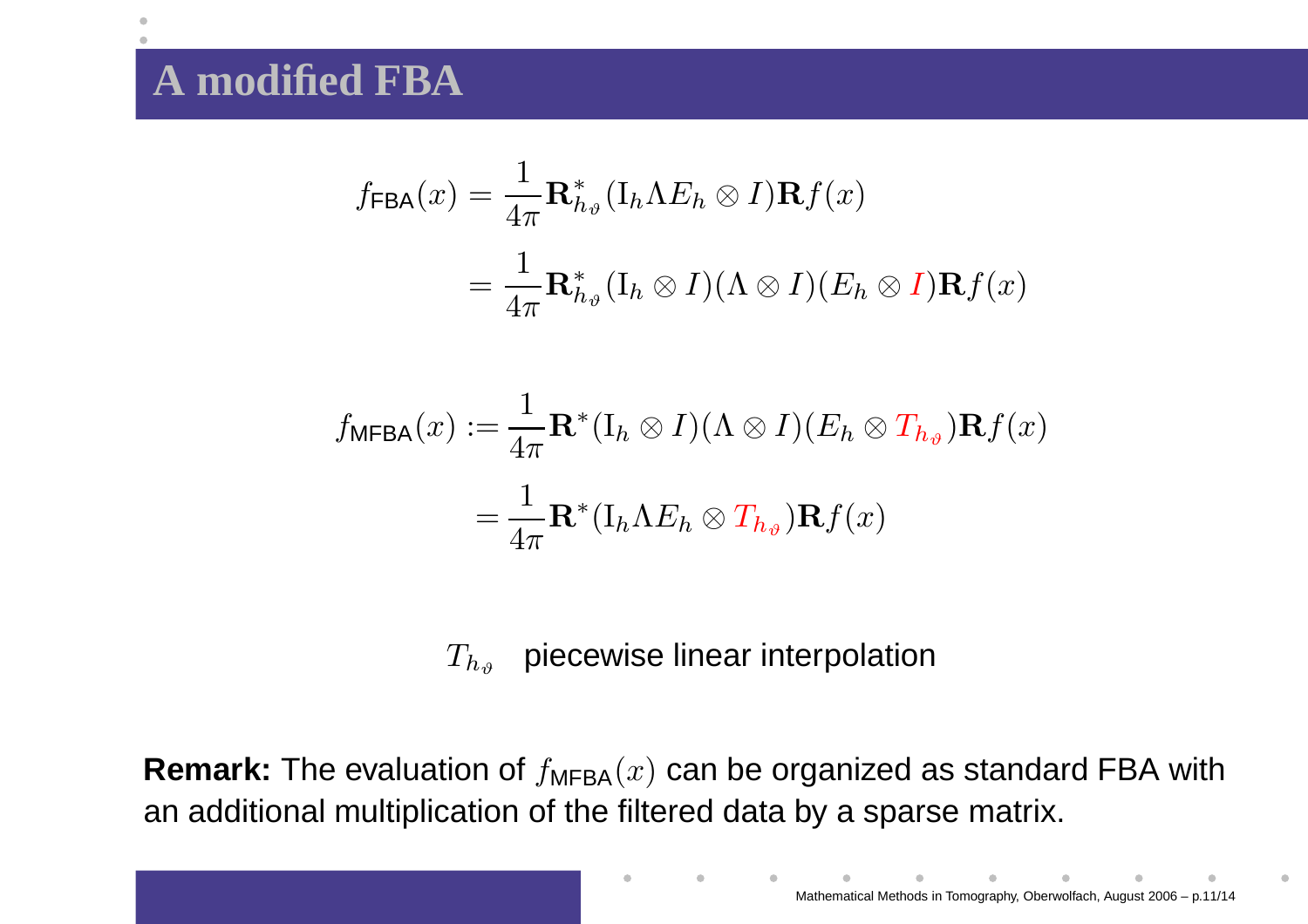### **Convergence of MFBA**

Theorem Under reasonable assumptions on  $E_h$  and  ${\rm I}_h$  there are constants<br>1/8  $1/2 < \alpha_{\min}(E_h, \mathrm{I}_h) < \alpha_{\max}(E_h, \mathrm{I}_h)$  such that

$$
\left\|\frac{1}{4\pi}\mathbf{R}^*(\mathrm{I}_h\Lambda E_h\otimes T_{h_\vartheta})\mathbf{R}f - f\right\|_{L^2(\Omega)} \lesssim \left(h^{\min\{\alpha_{\max},\alpha\}} + h_\vartheta^{\min\{\alpha_{\mathrm{T}},\alpha\}}\right) \|f\|_{\alpha}
$$

for  $f\in H_0^\alpha$  $\frac{\alpha}{0}(\Omega)$ ,  $\alpha_{\min} \leq \alpha \leq \alpha_{\max}$  and any  $\alpha_{\rm T} < 5/2$ .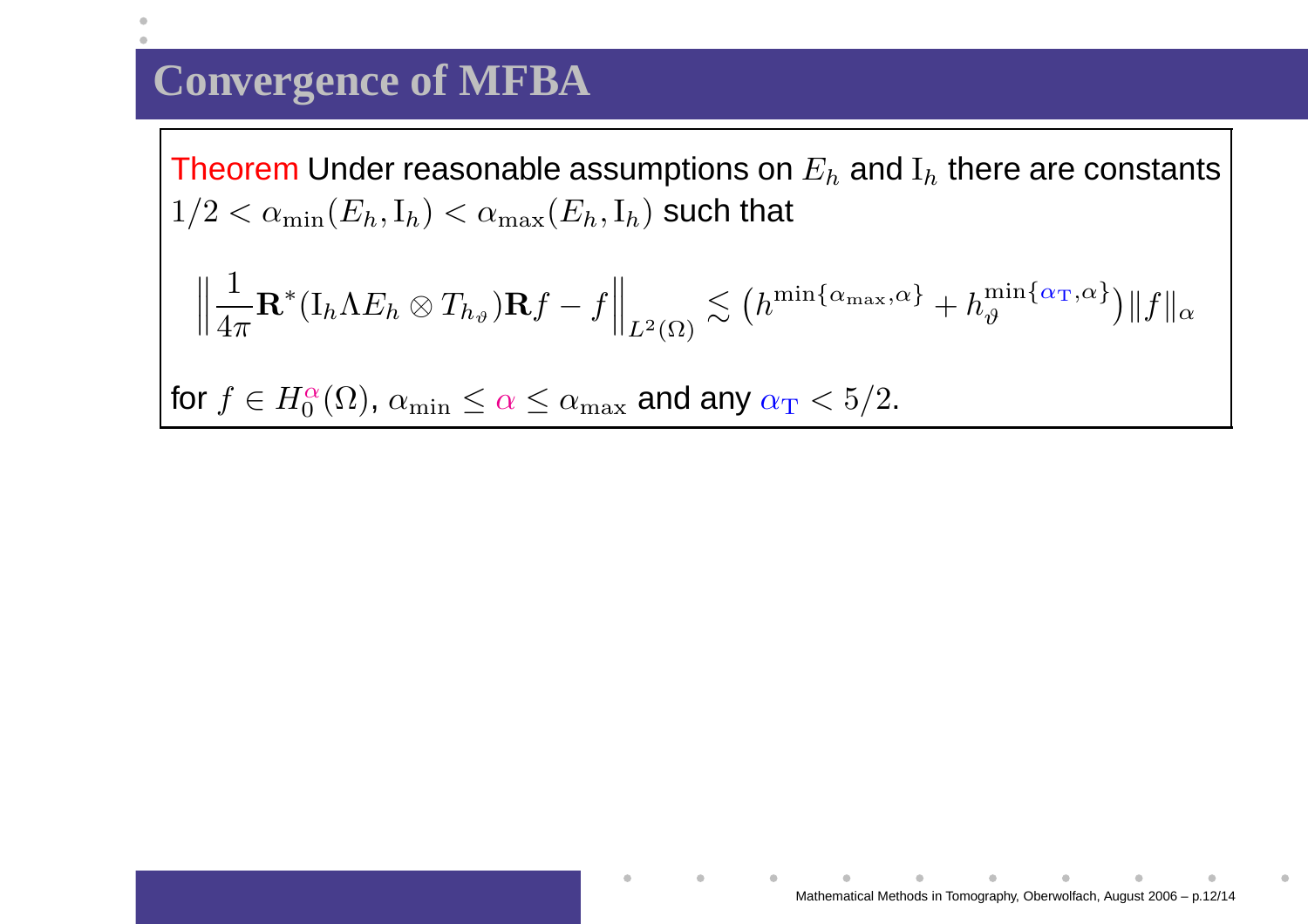# **Convergence of MFBA**

Theorem Under reasonable assumptions on  $E_h$  and  ${\rm I}_h$  there are constants<br>1/8  $1/2 < \alpha_{\min}(E_h, \mathrm{I}_h) < \alpha_{\max}(E_h, \mathrm{I}_h)$  such that

$$
\left\|\frac{1}{4\pi}\mathbf{R}^{*}(\mathbf{I}_{h}\Lambda E_{h}\otimes T_{h_{\vartheta}})\mathbf{R}f-f\right\|_{L^{2}(\Omega)} \lesssim \left(h^{\min\{\alpha_{\max},\alpha\}}+h_{\vartheta}^{\min\{\alpha_{\mathrm{T}},\alpha\}}\right)\|f\|_{\alpha}
$$

for  $f\in H_0^\alpha$  $\frac{\alpha}{0}(\Omega)$ ,  $\alpha_{\min} \leq \alpha \leq \alpha_{\max}$  and any  $\alpha_{\rm T} < 5/2$ .

#### **Consequence**

$$
\left\|\frac{1}{4\pi}\mathbf{R}^{*}(I_{h}\Lambda E_{h}\otimes T_{h_{\vartheta}})\mathbf{R}f-f\right\|_{L^{2}} \lesssim \left(h^{\min\{\alpha_{\max},\alpha\}}+h_{\vartheta}^{\min\{\alpha_{\mathrm{T}},\alpha\}}\right)\|f\|_{\alpha}, \quad \alpha>1/2
$$

 $\alpha$ max = $\sqrt{ }$  $\left\{\right\}$  $\overline{\mathcal{L}}$ 3 $3/2\,\colon$  Shepp-Logan with piecewise constant interpol.  $2\;\;:$  Shepp-Logan with piecewise linear interpol.  $5/2\,:\,$  mod. Shepp-Logan with piecewise linear interpol.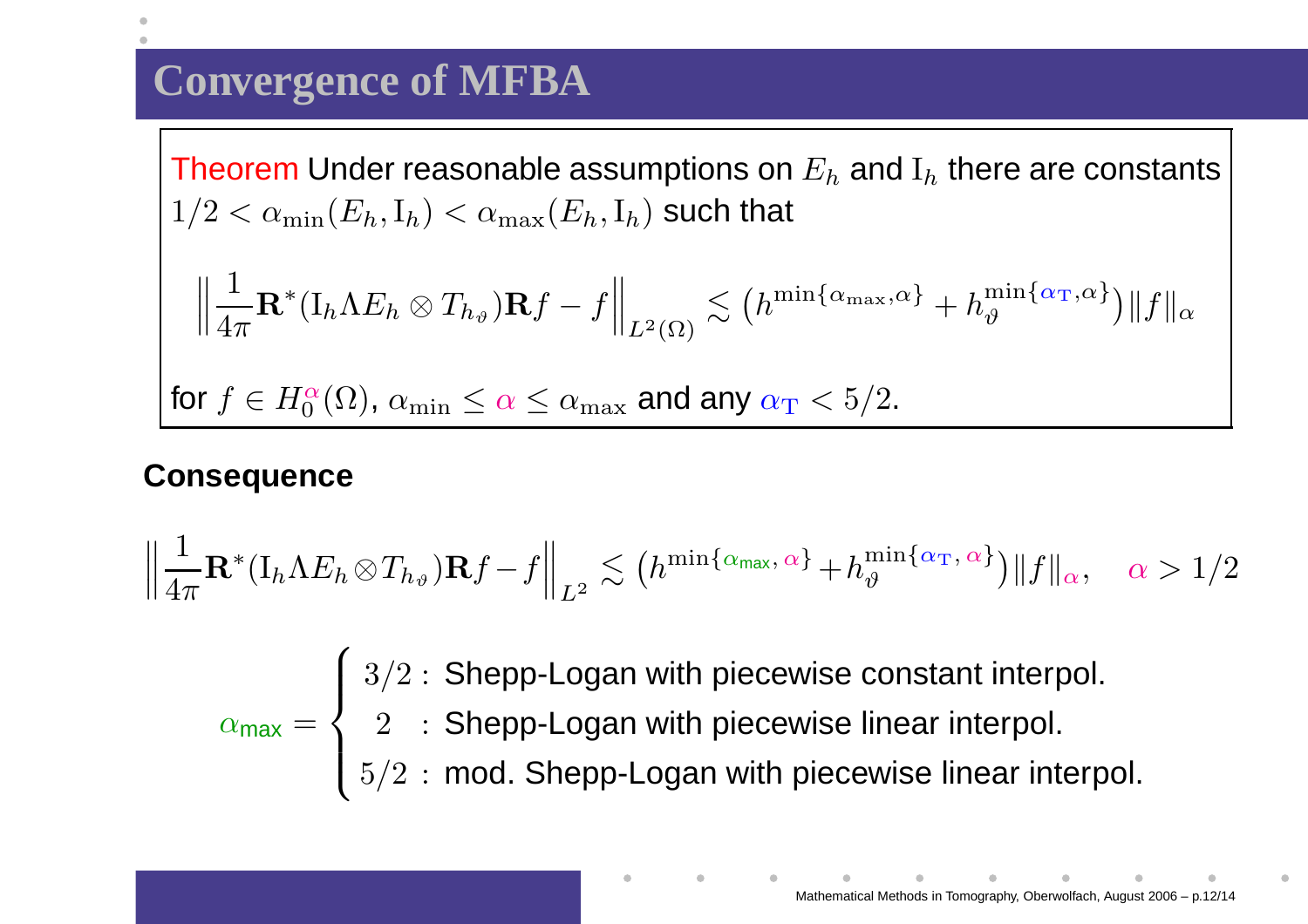# **Numerical comparison I**





 $\blacksquare$ 

 $\bullet$ 

 $\bullet$ 

 $\bullet$ 

 $\triangle$ 

 $\bullet$ 

 $\qquad \qquad \blacksquare$